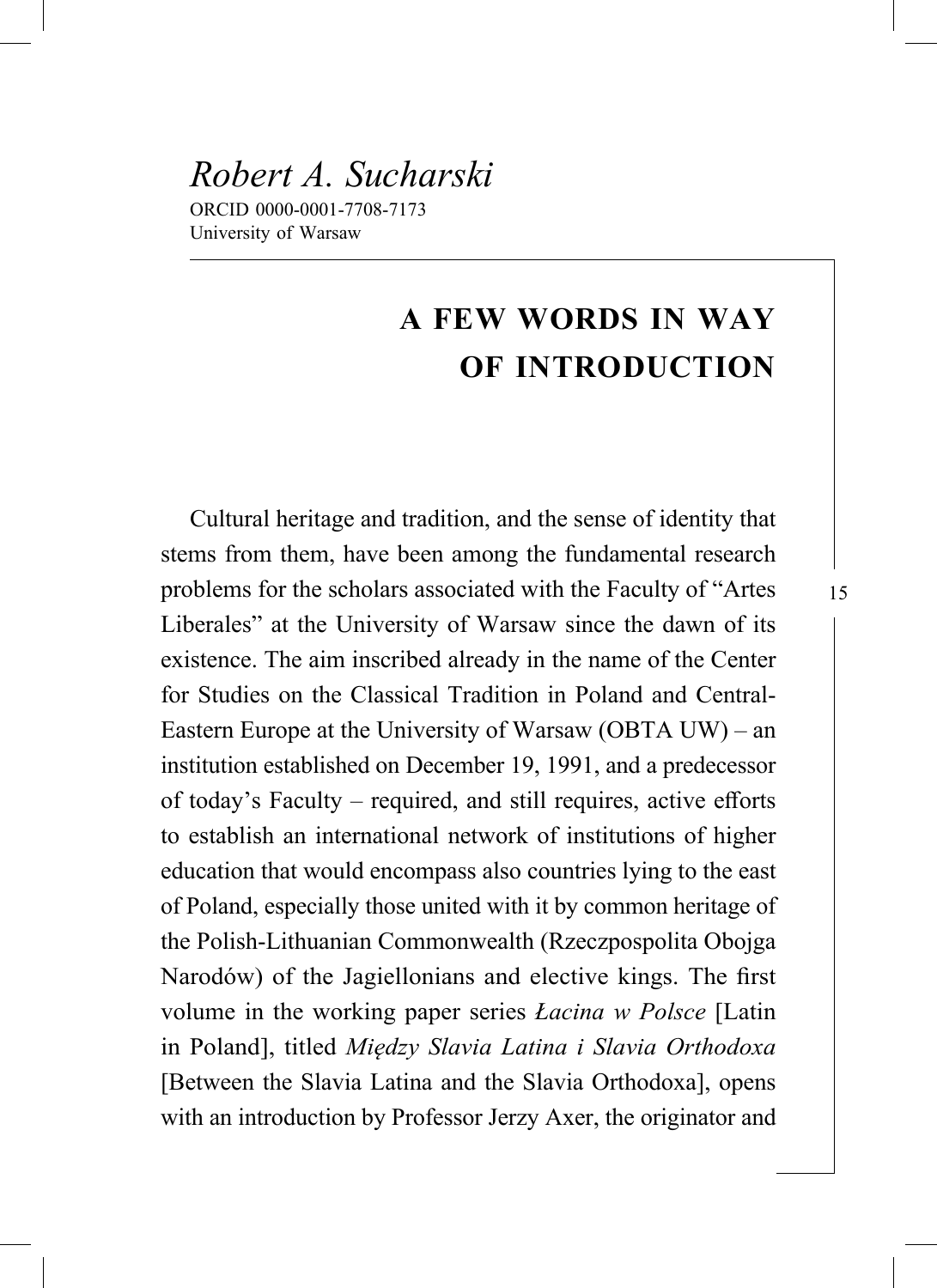#### *Robert A. Sucharski*

long-time Director of the OBTA UW, then (since January 23, 2008) Director of its successor, the Institute for Interdisciplinary Studies "Artes Liberales" at the University of Warsaw (IBI AL UW), and after the latter was transformed into the present Faculty (October 1, 2012) – its first Dean. In the introduction, we read:

The purpose of our interdisciplinary and long-term research program is to create an extensive collection of documents and literary texts written in Latin, of readings which can bring back to the national memory a set of experiences that have largely been forgotten and at the same time – to introduce into the international academic circulation knowledge about the eastern peripheries of the historically shaped community of Latinspeaking European elites. This purpose, however, can only be sensibly pursued when perceiving the Polish Latinness in a broader context of the Latinness of the entire region; what is more, we must not forget even for a moment the peculiar dialogue and confrontation between the Latin element and the world of Byzantine tradition (Axer 1995, 7–8).

By and large immediately, this idea found its reflection in the International School of Humanities (MSH). This project – planned for many years ahead and still operating in a somewhat altered form – has three basic goals:

- − to create a cooperative network of Central and Eastern European academic institutions;
- − to popularize modern theories and methodologies in the human sciences and  $-$  above all  $-$  to offer support to young scholars representing the fields that were underrated in many countries of the region (especially the USSR), but which were and remain of crucial importance to the revival of the humanities; and consequently,
- − to create an international and interdisciplinary community, capable of cooperation, and as a result – to eliminate the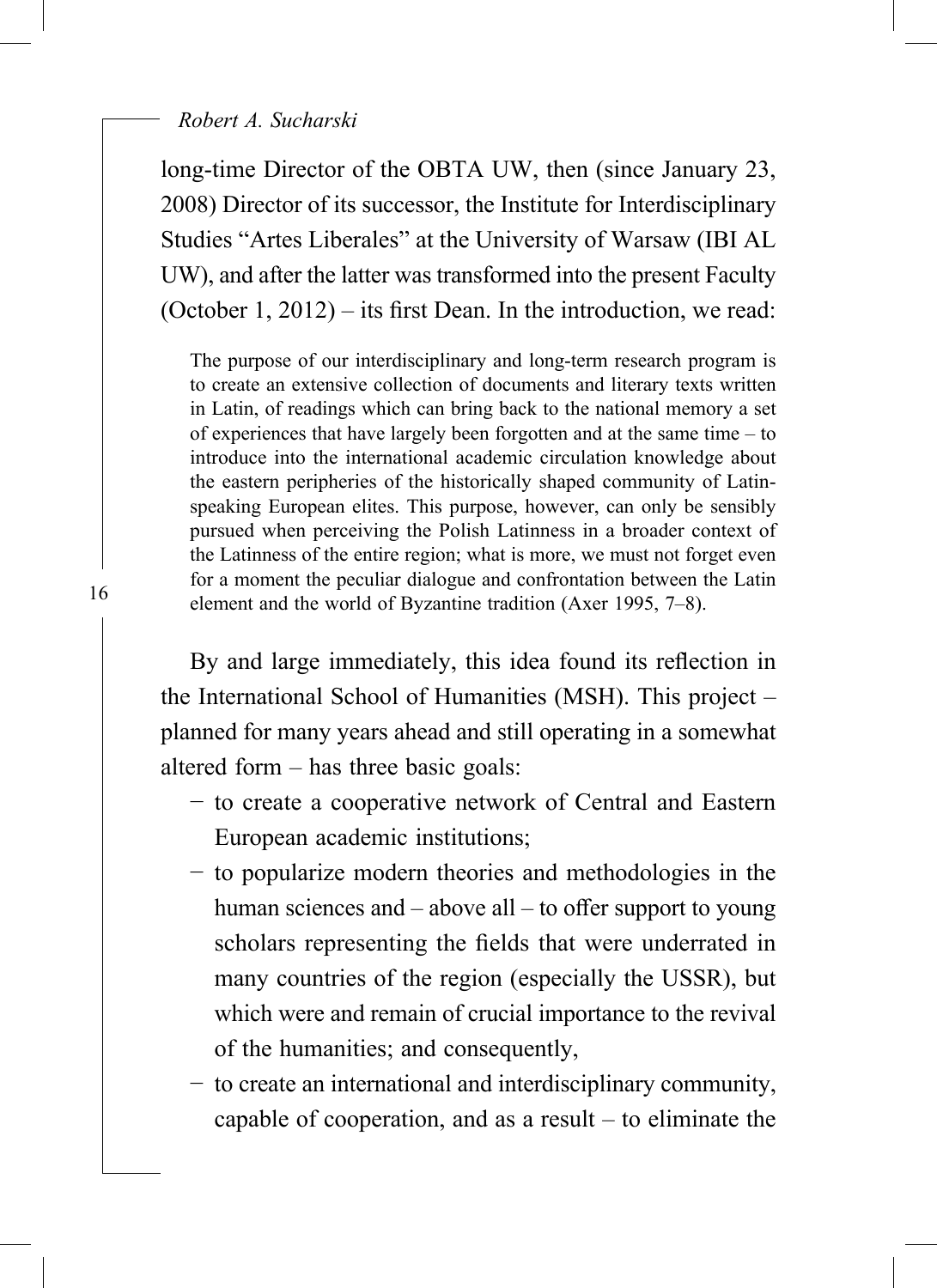vacuum which might get filled by an ideology of primitive nationalism along with ethnocentric delusions and clichés.

To follow these premises means to educate specialists in the common history of the region, questions of cultural heritage, translation studies, linguistics, publishing technologies, archival science, classical languages, and so forth. It also means to resist the trend, predominant in the 1990s, of teaching law, economy, management and business administration, or applied social science… The MSH has remained one of the very few international programs addressed to humanists, and the only one to stress the importance of the Mediterranean tradition in the region. Now run by the Faculty, the School emphasizes the need for humanist education for the specific reason that it is such education alone that may consolidate the intellectual communities which could be leaders for the civil society and play an especially important role in promoting the national tradition and fostering historical memory, and therefore forming the public opinion in the countries of the region.

The MSH is intended for young academics, including doctoral students and people working on their postdoctoral/habilitation dissertations. The participants are selected in a competition, with candidates who come from all Central and Eastern European countries and fall into one of the following categories:

- − young scholars from universities and academies of sciences who hold teaching positions or are serving teaching internships;
- − researchers from archives and libraries who also teach at institutions of higher education;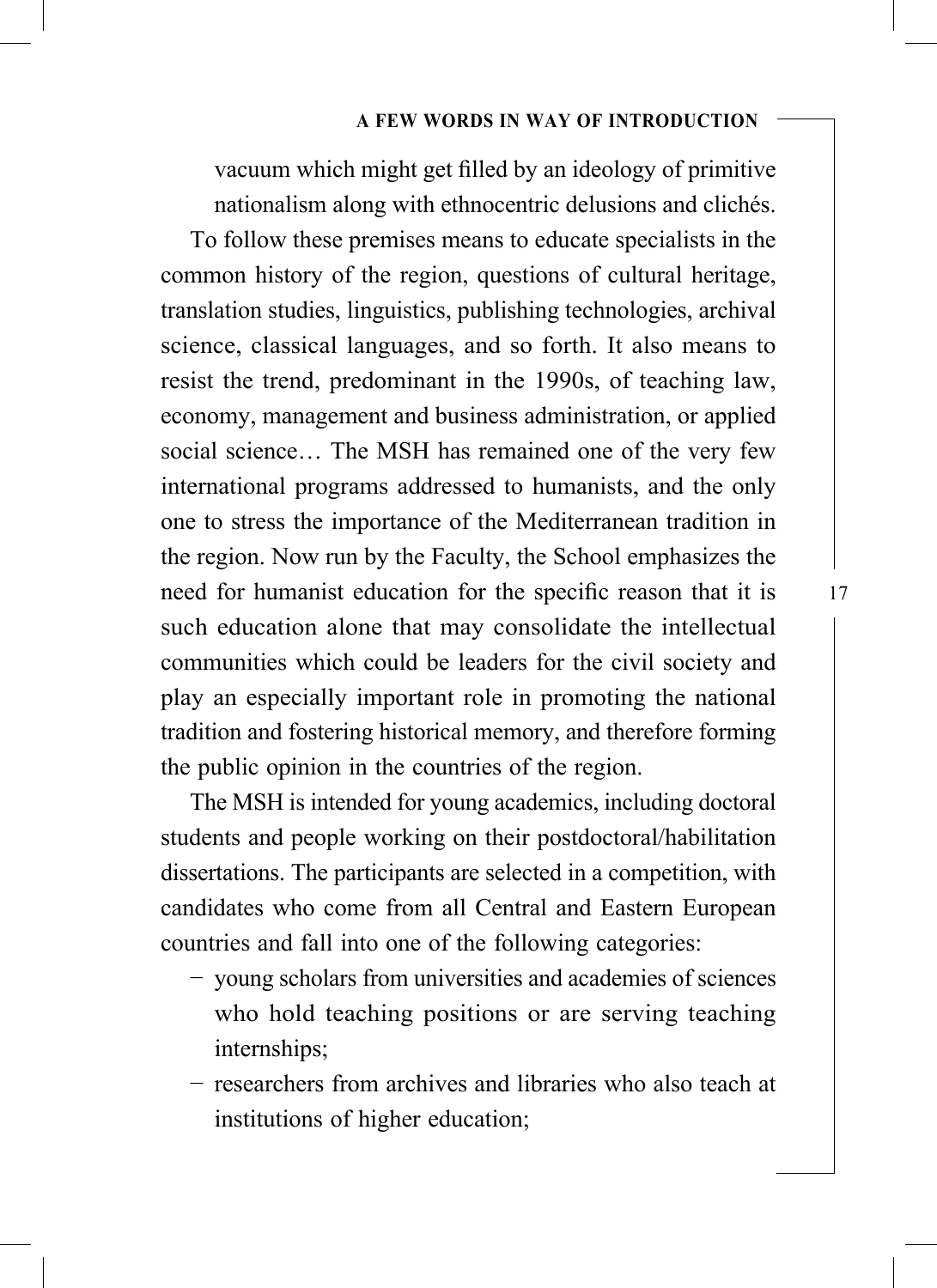*Robert A. Sucharski*

- − fourth- and fifth-year students of the institutions which allow the inclusion of MSH-taught courses in their students' curricula;
- − by way of exception, students of earlier years at special request of their schools' presidents (this was associated with reforms in the curricula of the humanities programs in progress at the school in question);
- − by way of exception, scholars from the US and Western Europe who specialize in topics associated with Central and Eastern Europe.

The importance of this project was soon recognized, owing to which the MSH could count on financial and organizational support from both the University of Warsaw (organizing the MSH is one of the elements in the fulfilment of the Faculty's goals of offering interdisciplinary and interfield courses and research in the area of human and social sciences, including especially the broadly understood classical – Greek, Roman, and Byzantine – tradition, and is listed as such in the Faculty Rules and Regulations) and numerous benefactors from Poland, Europe, and America.

Also relatively soon, it turned out that these goals can likewise be realized by methods different from those standardly applied at the MSH – namely, by organizing short, usually month-long, sessions, during which the participants undergo intensive training under the supervision of their academic tutors; then, having returned to their home institutions, the participants carry out more or less broadly defined research tasks. Thus, on the initiative of Professor Jan Kieniewicz, within the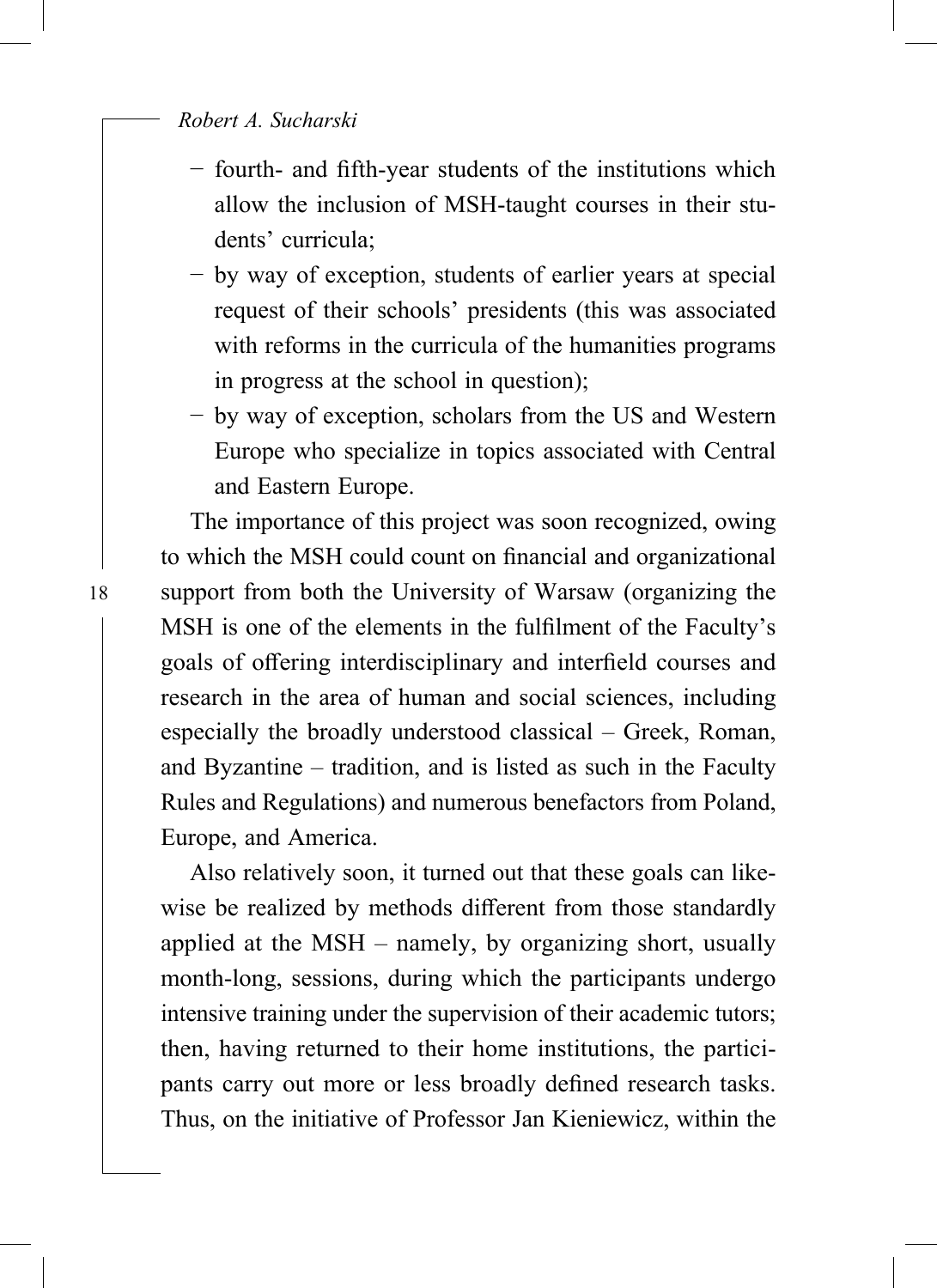Transcidiplinary Inter-Faculty Doctoral Programme – run jointly by the Faculty of "Artes Liberales" and the Faculty of History, University of Warsaw – a special module was introduced, called "Searching for Identity." The doctoral students who partook in it came from Poland, Ukraine as well as from European and Asian (Siberian) parts of the Russian Federation. The participation of students from outside Poland was made possible by the AURORA and WEBB Projects with the EU Erasmus Mundus Program.

The "Searching for Identity" Project has come to completion – it produced several excellent doctoral dissertations; this volume presents some of the works by its participants. The project's main premise was to allow the students to engage in a free dialogue in the spirit of mutual respect, which often runs counter to one's own identity. In a hierarchical world that is academia, engaging in a conversion that stems from one's sense of identity, and (a much more difficult task) being able to defend it, see it through the eyes of others, and thus allow for its potential redefinition, requires from the participants not only particular tactfulness but above all adopting dialogicality as the fundamental principle of such endeavor. Here, we come back to the general need for a humanist education that forms and consolidates intellectual communities in a given country or, more broadly, in the region and globally. The dialogical principle is especially important in the context of our region of the world, where we often find ourselves dealing with historical resentments, while ethnic, confessional and linguistic identity is perhaps the most important determinant of nationality. However,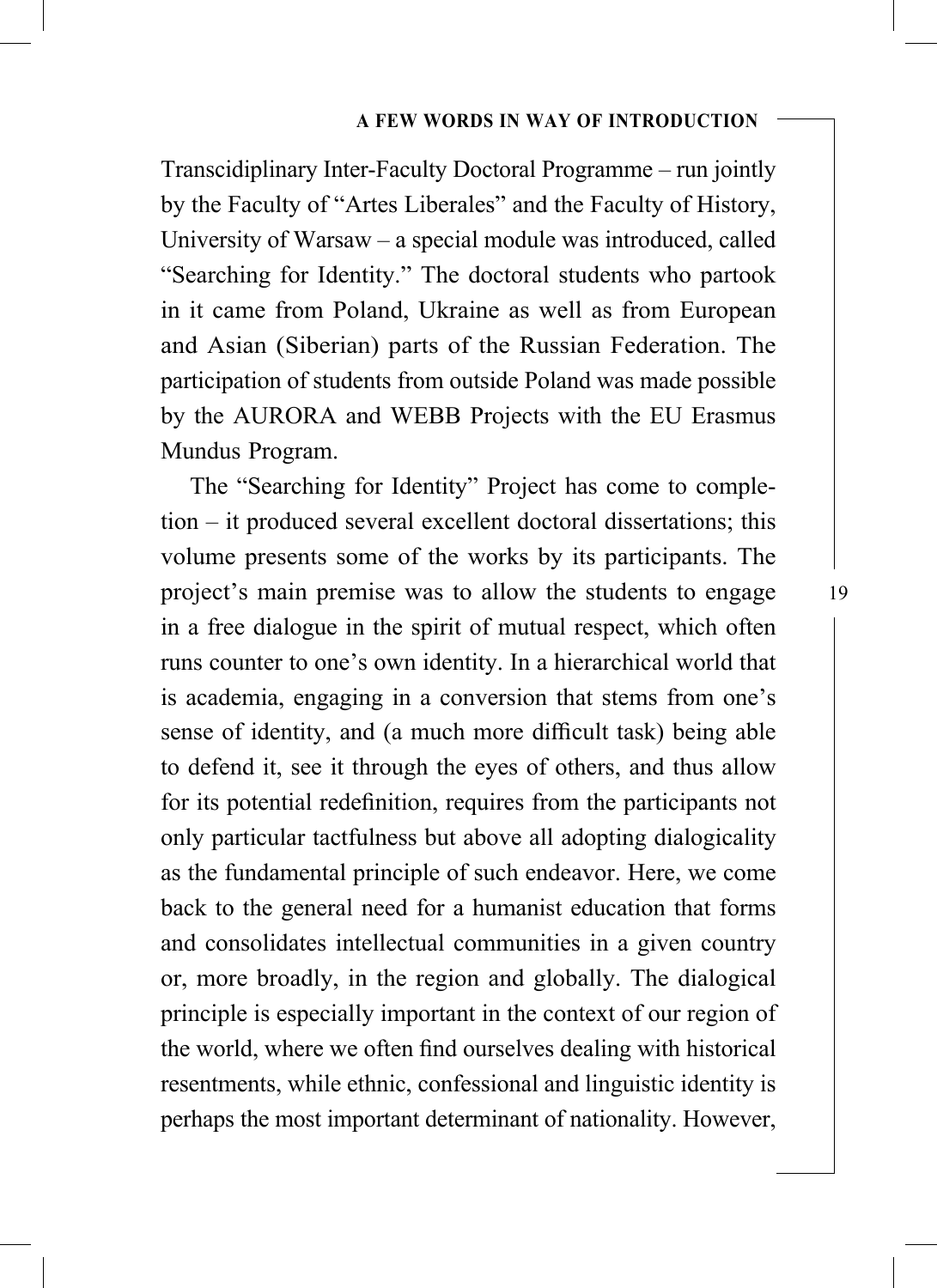#### *Robert A. Sucharski*

in the peculiar context of academia, dialogicality is also important in research work: it enables one to transgress the confines of narrowly defined scientific disciplines, as it opens up the academic discussion to new methodologies and perspectives. In other words, it favors inter- and transdisciplinarity.

Given all this, the Faculty's engagement in Open Society Foundations' Global Dialogues Program is hardly surprising. Though the beneficiary of the OSF grant is its close collaborator, the "*Artes Liberales* Institute" Foundation (FIAL), the Faculty of "Artes Liberales" provides the participants with academic supervision as well as opportunities for academic contact. Four postdoctoral researchers from Ukraine took part in the first, one-semester-long phase of the project  $(2016-2017)$ , while four postdoctoral researchers from Belarus partook in the second phase  $(2018–2019)$ . The program offers support to researchers who specialize in broadly defined human and social sciences and are open to interdisciplinarity and, furthermore, aware of the responsibility falling on the academic world due to its presence in society. The articles presented in this volume are meant to document also this kind of social responsibility of academia.

In a world where access to information is no longer a problem – on the contrary, what has become problematic is excess of information and the resulting need for selectiveness – a dialogical, interdisciplinary and socially responsible academic thinking is a necessity.

*Translated by Jakub Ozimek*